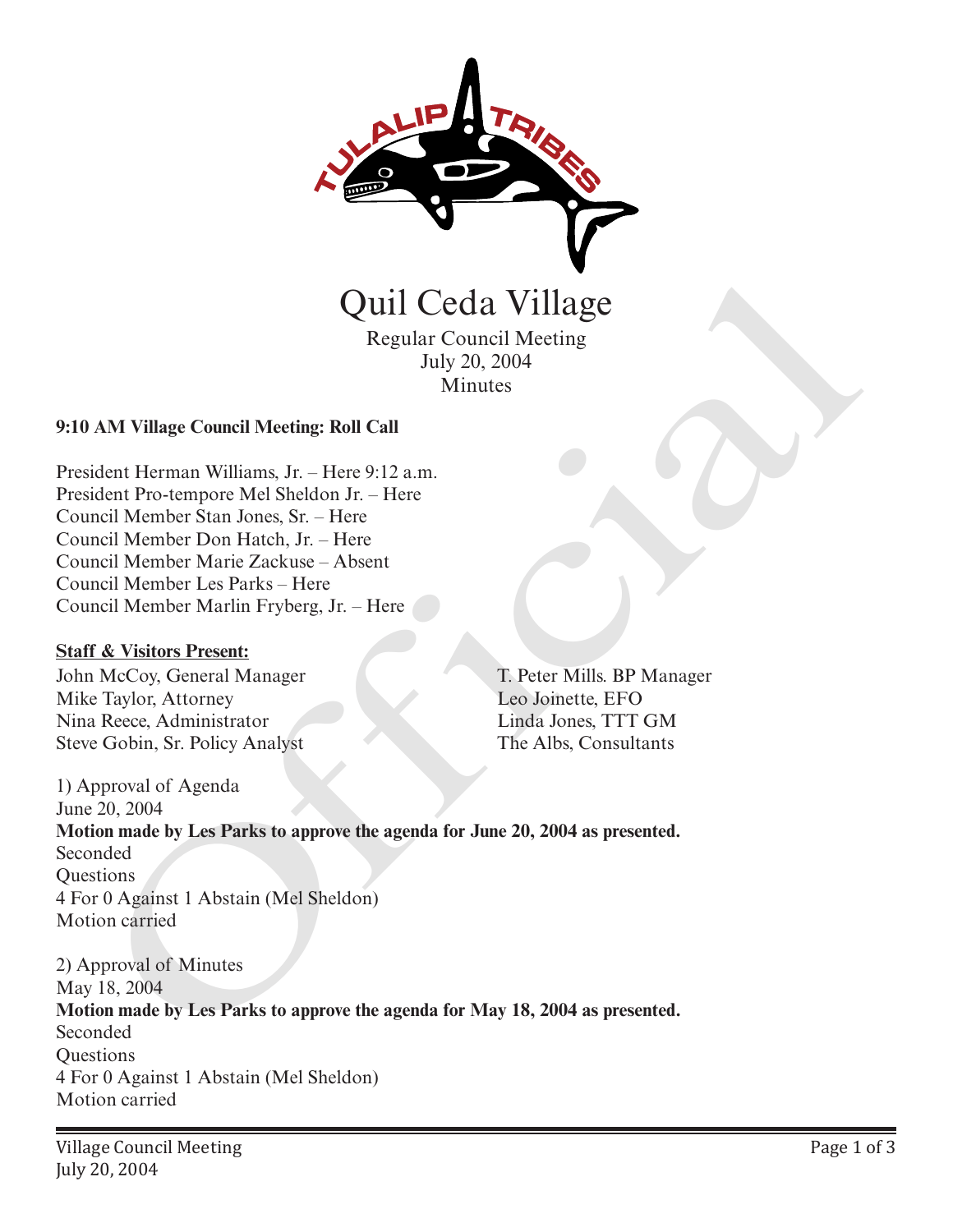June 15, 2004 **Motion made by Les Parks to approve the agenda for June 15, 2004 as presented.** Seconded **Ouestions** 4 For 0 Against 1 Abstain (Mel Sheldon) Motion carried

### **Old Business:**

3) Taxation Update

Discussion: John McCoy; Marlin Fryberg Jr; Mel Sheldon; Steve Gobin; Les Parks; T. Peter Mills; Don Hatch Jr; Herman Williams Jr.

Legislation is not moving in D.C. Council Member and TTT GM are going to D.C. with hope that some part of the legislation is saved. Staff is exploring taxes from the surrounding community to provide a comparison of existing taxes vs. what the Village maybe able to tax. Are there any taxes being implemented against the casino? No. This Council will need to enact any taxes from this table before they can be implemented. Legislation in D.C. was to modify the Buck Act. A change within these Acts would allow tribes to implement taxes that are comparable to surrounding areas. An attempt was made to change the Internal Revenue Code was made but that infringed on states' rights. An attempt was made to try and provide a stream for states to have to come to the table and negotiate with tribes. What impact does the Village see as an impact from the Muckleshoot fuel tax? Will this affect the Tim Eyman initiative? It is unknown at this time how it will affect the Village or tribes. If the Village were to assess a sales tax of 1%, what would that be? Leases would have to be offset if the Village charges more than the surrounding jurisdiction. Village needs to reinforce its position on how the taxes it receives are used. A large sum of people benefit from what is happening here. The State of Washington needs to know how many people benefit from this. Council recommending that the figures regarding tribal contributions for 116th, 88th overpass, 27 th Avenue and others be available and show how this contribution has benefited the surrounding jurisdictions. Let's do some PR. Kathy Logg, Everett Herald and Northwest Strategies were doing a good job but the focus has been lost. **Easings:**<br>
Taximos Lybath Eryberg Jr. Mel Sheldon; Sleve Gobin; Les Parks; T. Peter Mills; Do<br>
ausion: John McCoy; Marlin Fryberg Jr. Mel Sheldon; Sleve Gobin; Les Parks; T. Peter Mills; Do<br>
h.Jr; Herman Williams Jr.<br>
hat

4) Retail Center A) Parking/Loading Zones

Discussion: T. Peter Mills; Les Parks; Steve Gobin; Mel Sheldon; Herman Williams Jr.

Staff has looked at the back of the parking area and they do not believe that the parking can be changed due to safety issues. The loading and unloading is becoming a safety issue. The lanes are supposed to be designated as fire lanes.

When the credit union came in, a new load and unload zone was created at the south end of the Retail Center. The Credit Union lease requires that trucks do not load and unload in the back lane. Staff would like another 30 days to review this. A letter from the council needs to go to all the lessees regarding use of the load/unload zone. These discussions started from tenant meetings. Most of the delivery trucks have moved out of the front but it is still a problem in the back.